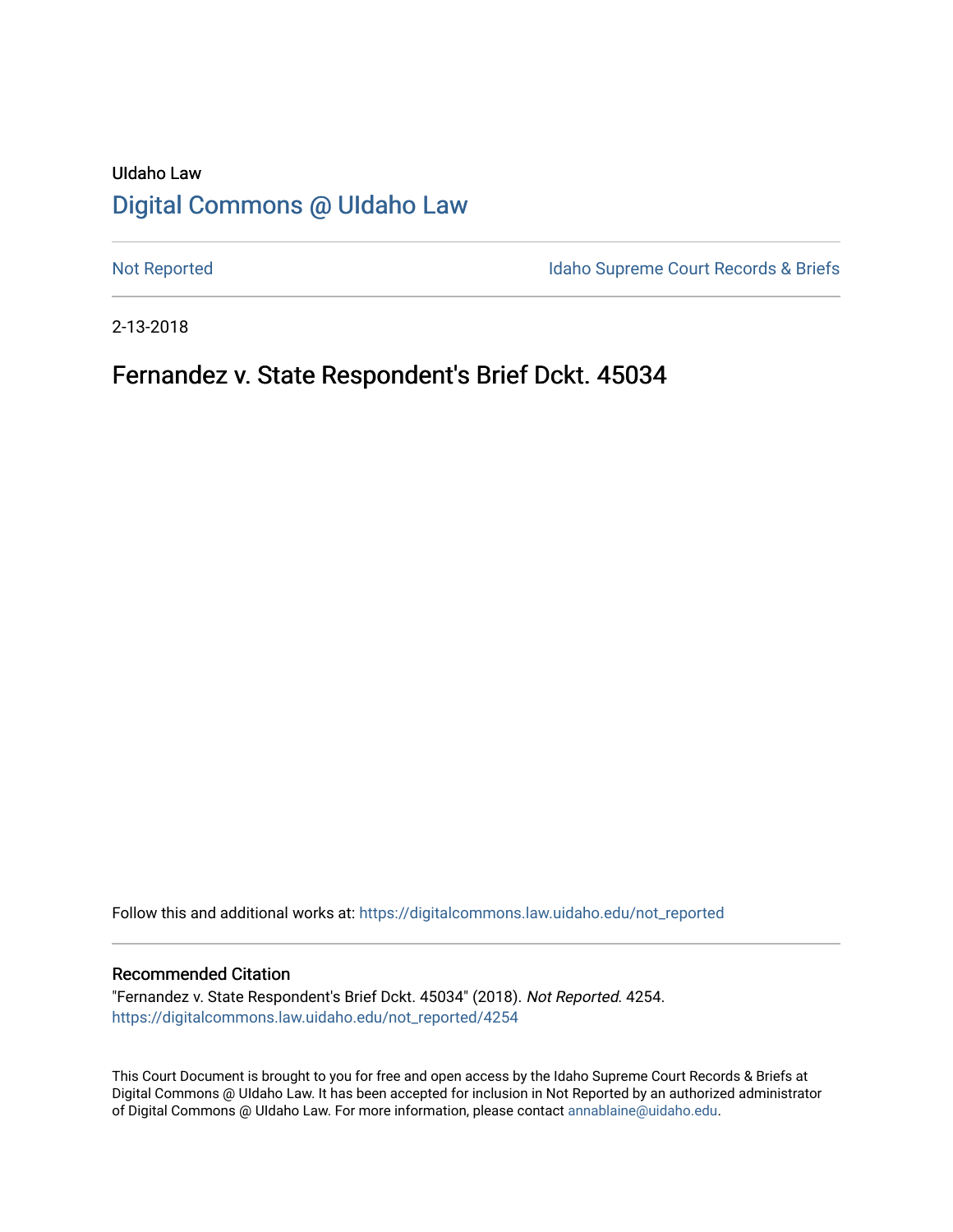#### **IN THE SUPREME COURT OF THE STATE OF IDAHO**

**)**

**)**

**) ) ) ) )** \_\_\_\_\_\_\_\_\_\_\_\_\_\_\_\_\_\_\_\_\_\_\_\_

| THOMAS FERNANDEZ,      |
|------------------------|
| Petitioner-Appellant,  |
| v.                     |
| <b>STATE OF IDAHO,</b> |
| Defendant-Respondent.  |

**) No. 45034 ) Jerome County Case No. ) CV-2016-1090** 

### **BRIEF OF RESPONDENT** \_\_\_\_\_\_\_\_\_\_\_\_\_\_\_\_\_\_\_\_\_\_\_\_

### **APPEAL FROM THE DISTRICT COURT OF THE FIFTH JUDICIAL DISTRICT OF THE STATE OF IDAHO, IN AND FOR THE COUNTY OF JEROME**

\_\_\_\_\_\_\_\_\_\_\_\_\_\_\_\_\_\_\_\_\_\_\_\_

### **HONORABLE JOHN K. BUTLER District Judge**

\_\_\_\_\_\_\_\_\_\_\_\_\_\_\_\_\_\_\_\_\_\_\_\_

**LAWRENCE G. WASDEN Attorney General State of Idaho** 

**PAUL R. PANTHER Deputy Attorney General Chief, Criminal Law Division**

**RUSSELL J. SPENCER Deputy Attorney General Criminal Law Division P. O. Box 83720 Boise, Idaho 83720-0010 (208) 334-4534** 

**ATTORNEYS FOR DEFENDANT-RESPONDENT** **REED P. ANDERSON Deputy State Appellate Public Defender 322 E. Front St., Ste. 570 Boise, Idaho 83702 (208) 334-2712** 

**ATTORNEY FOR PETITIONER-APPELLANT**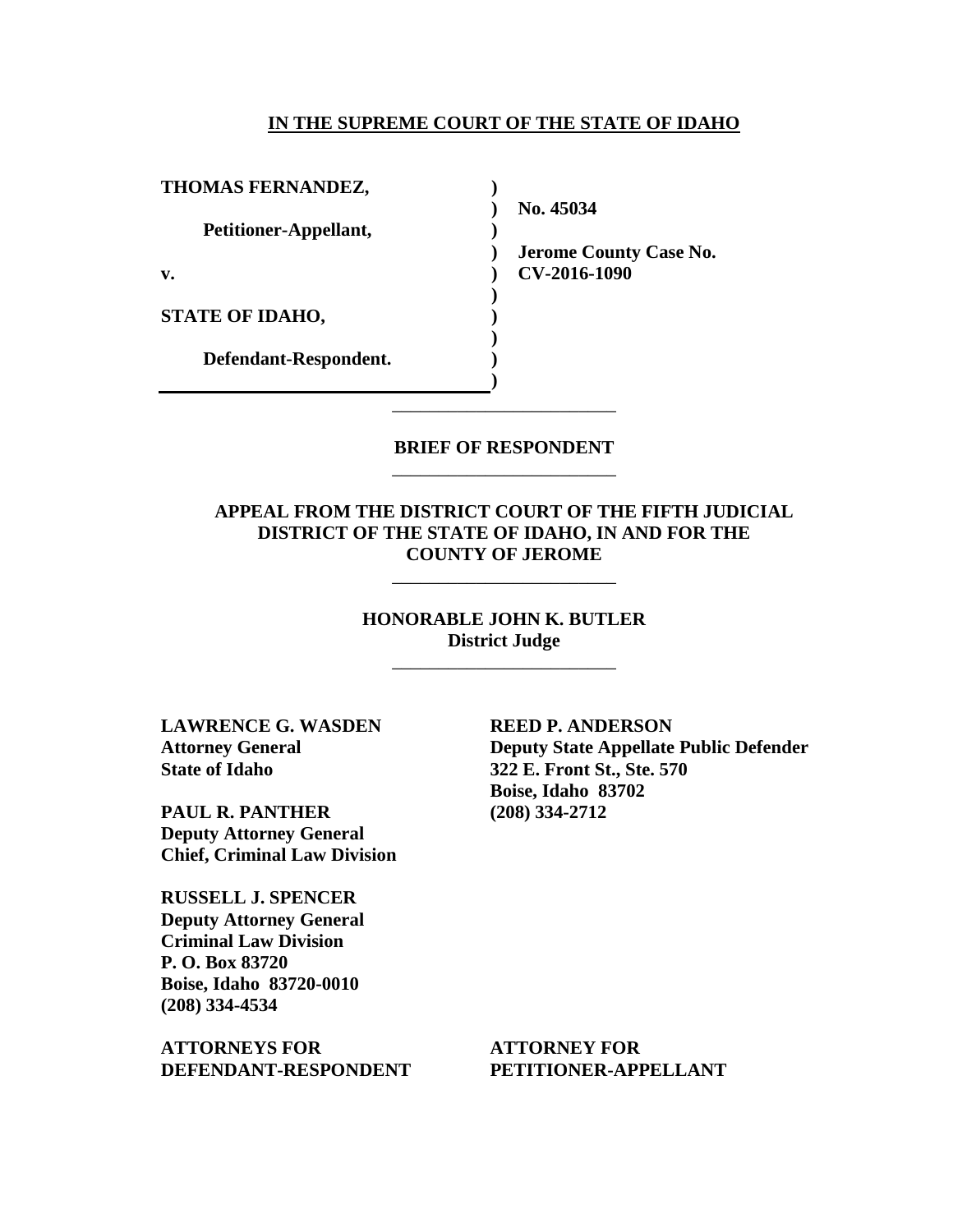# **TABLE OF CONTENTS**

|                 | Fernandez Has Failed To Show That The District Court Abused<br>Its Discretion When It Denied His Motion For Appointed Counsel<br>To Pursue His Patently Frivolous Petition For Post-Conviction |
|-----------------|------------------------------------------------------------------------------------------------------------------------------------------------------------------------------------------------|
| A.              |                                                                                                                                                                                                |
| <b>B.</b>       |                                                                                                                                                                                                |
| $\mathcal{C}$ . | The District Court Properly Denied Fernandez's Request<br>For Counsel And Dismissed His Petition Because He                                                                                    |
|                 |                                                                                                                                                                                                |
|                 |                                                                                                                                                                                                |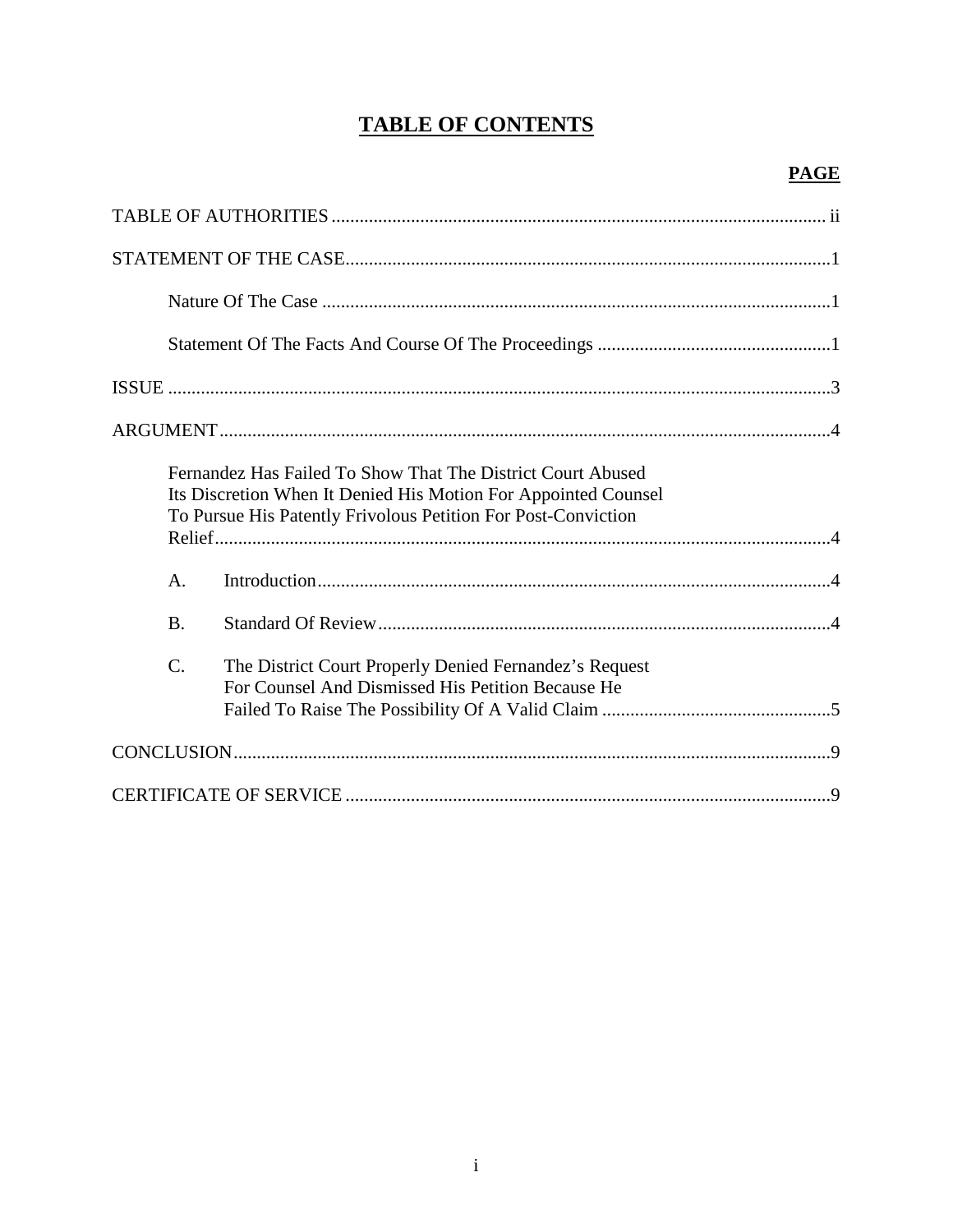# **TABLE OF AUTHORITIES**

| <b>CASES</b><br><b>PAGE</b>                                                     |
|---------------------------------------------------------------------------------|
|                                                                                 |
|                                                                                 |
| Elias-Cruz v. Idaho Dept. of Transportation, 153 Idaho 200, 280 P.3d 703 (2012) |
|                                                                                 |
|                                                                                 |
|                                                                                 |
|                                                                                 |
| State v. Fernandez, Docket No. 42370, 2015 Unpublished Op. No. 724              |
|                                                                                 |
|                                                                                 |
|                                                                                 |
|                                                                                 |

## **STATUTES**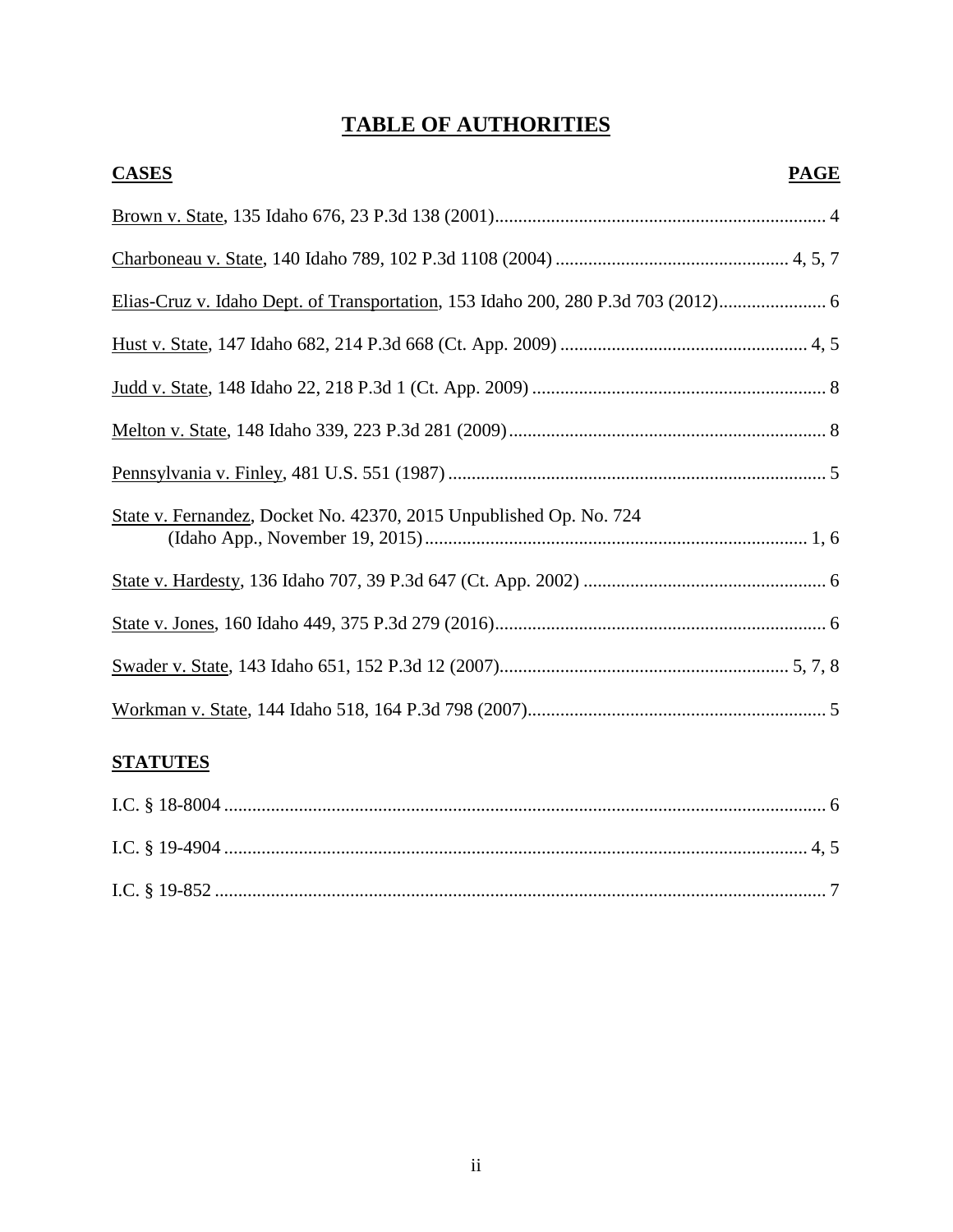#### STATEMENT OF THE CASE

#### Nature Of The Case

Thomas Fernandez appeals from the district court's order denying his request for court-

appointed post-conviction counsel and dismissing his petition for post-conviction relief.

#### Statement Of The Facts And Course Of The Proceedings

The district court set forth the factual background of Fernandez's underlying criminal case as follows:

On June 2, 2014, the Petitioner entered an [sic] Conditional *Alford* plea of guilty to Count 1: Driving Under the Influence, a felony, violation of Idaho Code Sections 18-8004 and 18-8005(9). The Petitioner also entered a Conditional plea of guilty to the persistent violator enhancement under Idaho Code Section 19- 2514. The Court entered a Judgment of Conviction on July 21, 2014. The Court imposed a unified sentence of 15 years, consisting of [a] minimum period of confinement of 2.5 years and an indeterminate period of confinement of 12.5 years.

Prior to entry of the condition[al] guilty pleas, defense counsel hired experts to challenge the accuracy of the breath test. Defense counsel reported that the experts would testify as to the accuracy of the breath test and how diabetes and gastro-esophageal reflux disease (GERD) may affect breath test results. The State filed a motion in limine to prevent the expert from testifying on the subjects. This Court granted the motion due to lack of evidence of Petitioner's elevated blood sugar levels, ketoacidosis, GERD, acid reflux, or unabsorbed alcohol in his stomach at the time of the traffic stop.

#### (R., pp.27-28.)

Fernandez appealed, challenging both his conviction and the district court's order granting the state's *motion in limine*. (R., p.28.) In an unpublished opinion, the Court of Appeals affirmed both. State v. Fernandez, Docket No. 42370, 2015 Unpublished Op. No. 724 (Idaho App., November 19, 2015).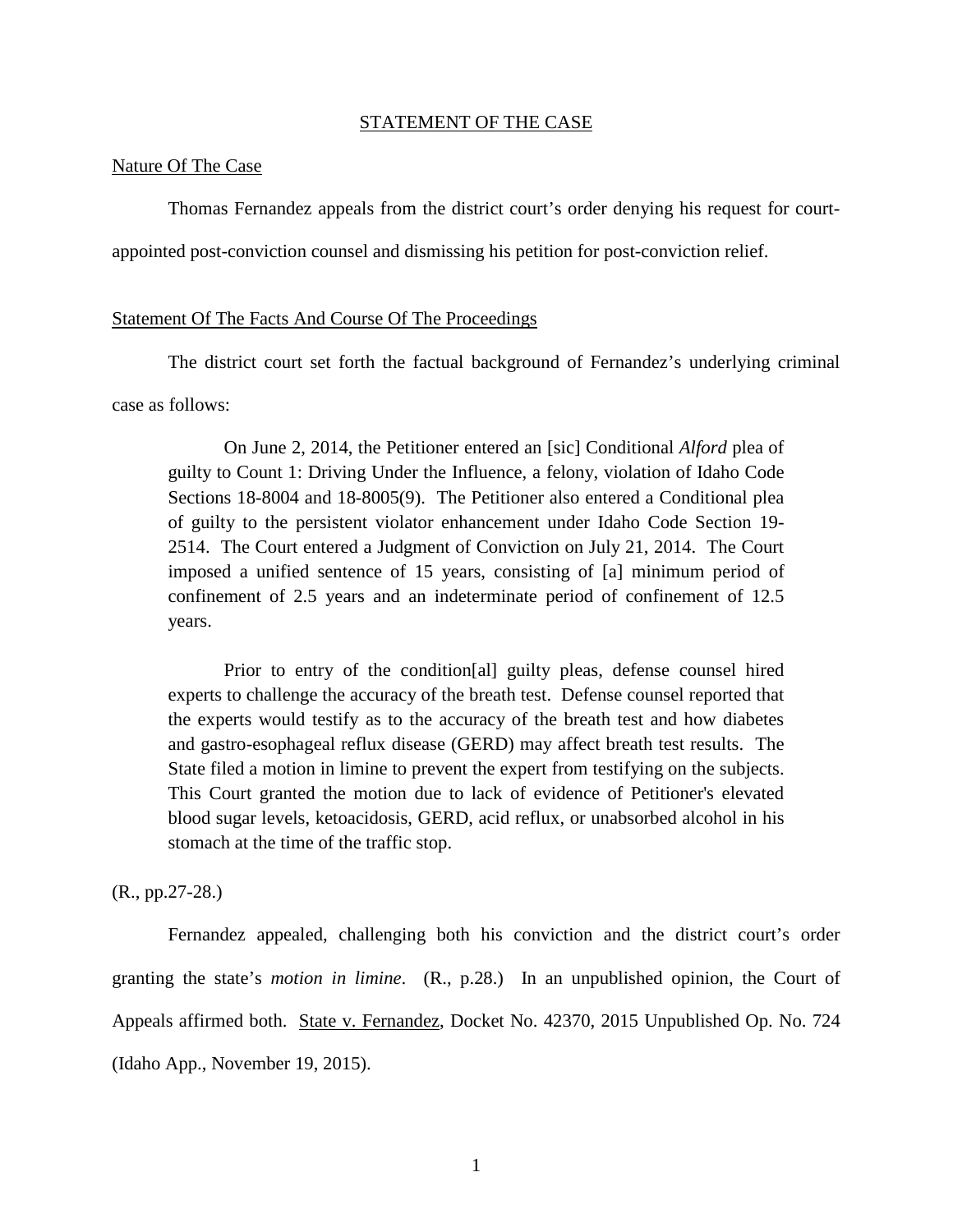On December 27, 2016, Fernandez filed a *pro se* petition for post-conviction relief alleging that his attorney had been ineffective for failing to adduce additional expert witnesses for trial and present evidence that he was in a state of ketoacidosis when officers administered his breath test. (R., pp.3-22.) Fernandez also filed a motion for appointment of counsel. (R., p.25.) The district court denied the request for court-appointed counsel on the basis that Fernandez's petition for post-conviction relief failed to raise the possibility of a valid claim, and gave notice of its intent to dismiss the frivolous petition. (R., pp.27-35.) After Fernandez responded to the notice (R., pp.56-64), the district court dismissed his petition (R., pp.66-73). Fernandez filed a timely notice of appeal. (R., pp.75-78.)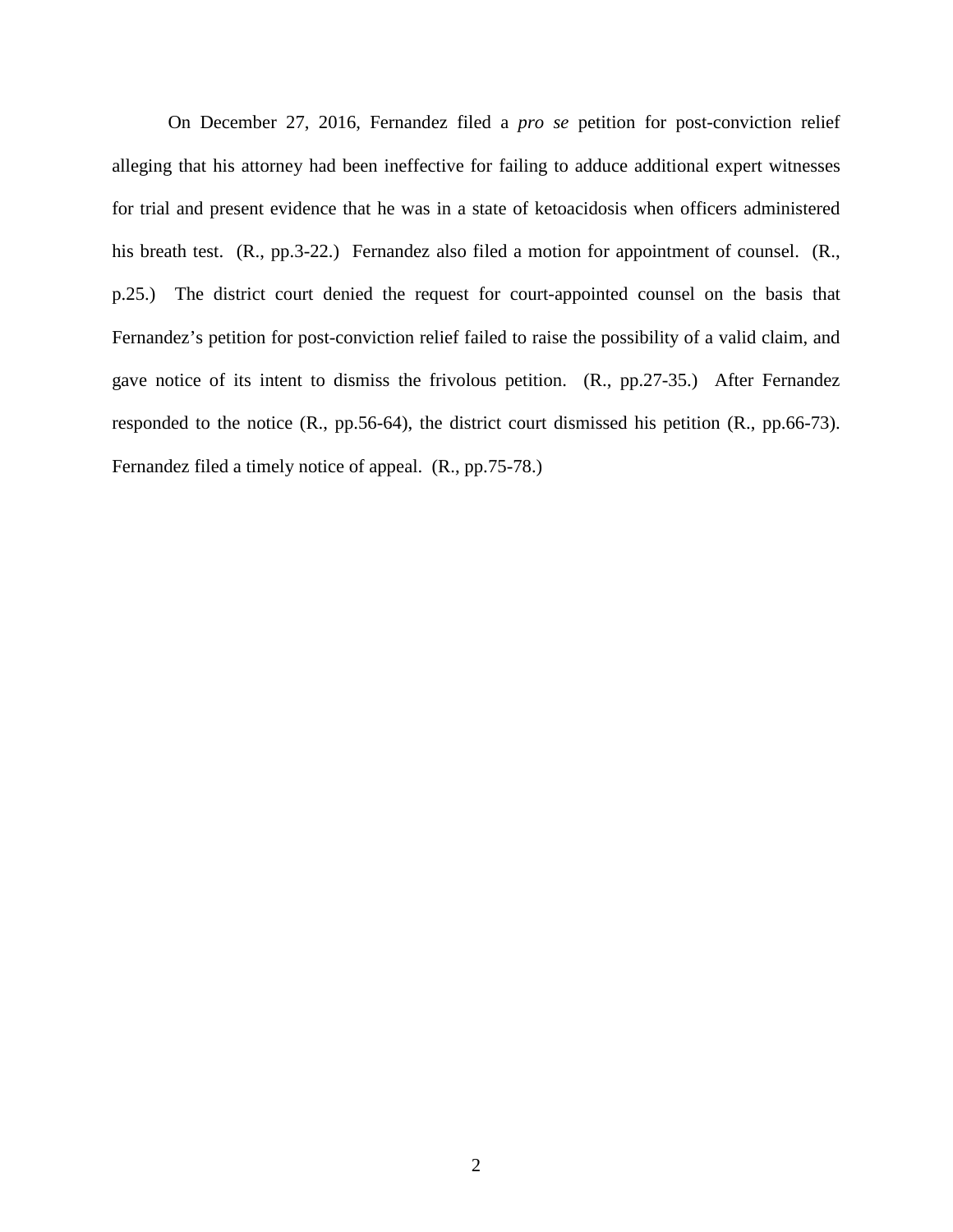## **ISSUE**

Fernandez states the issue on appeal as:

Did the district court abuse its discretion when it denied Mr. Fernandez's Motion for the Appointment of Counsel because it applied the incorrect legal standard?

(Appellant's brief, p.3.)

The state rephrases the issue as:

Has Fernandez failed to show that the district court abused its discretion when it denied his motion for appointed counsel to pursue his patently frivolous petition for post-conviction relief?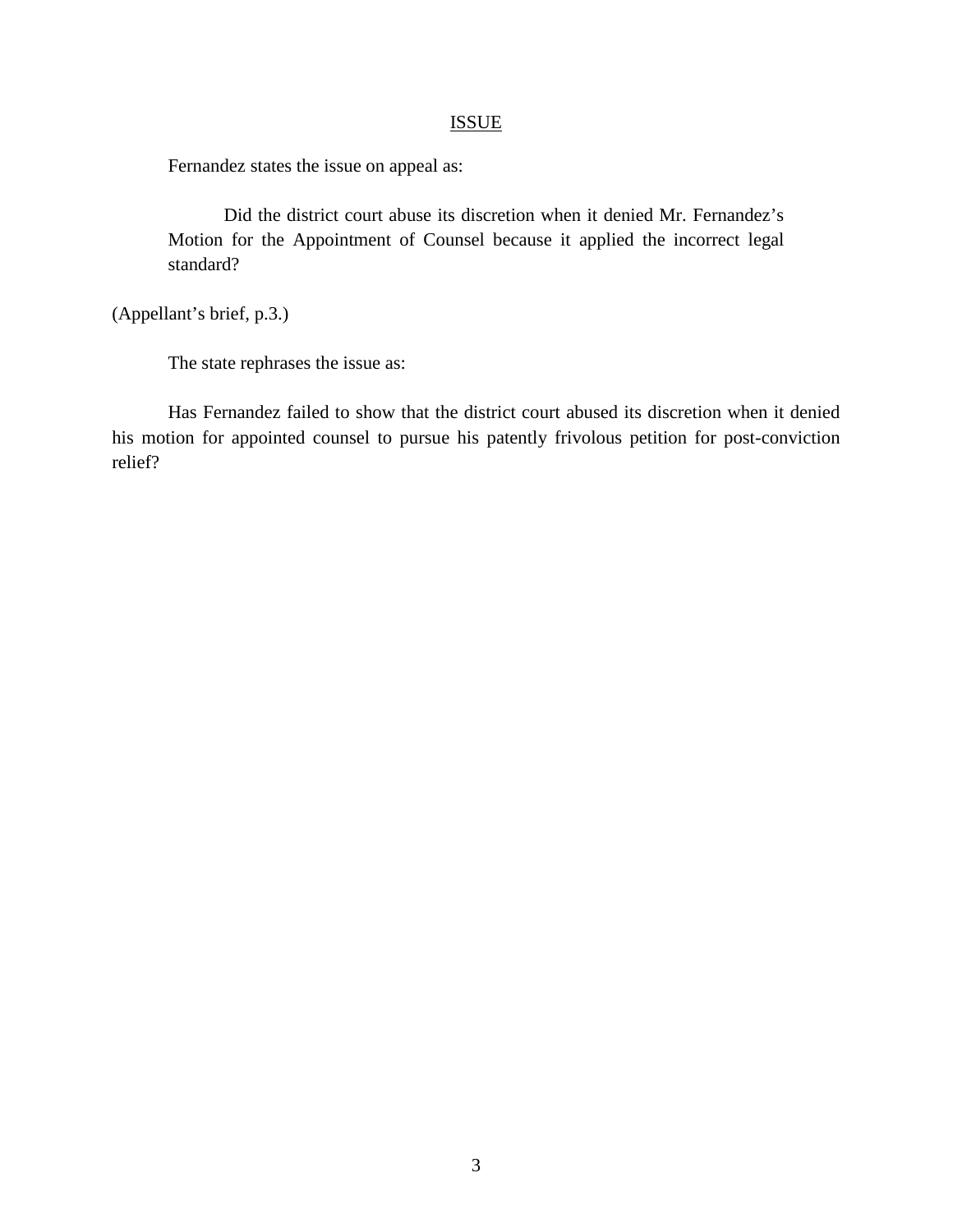#### ARGUMENT

## Fernandez Has Failed To Show That The District Court Abused Its Discretion When It Denied His Motion For Appointed Counsel To Pursue His Patently Frivolous Petition For Post-Conviction Relief

#### A. Introduction

The district court denied Fernandez's motion for court-appointed counsel and summarily dismissed his petition for post-conviction relief because he failed to allege facts showing the possibility of a valid post-conviction claim and his petition was subject to summary dismissal. (R., pp.28-30, 66-71.) On appeal, Fernandez contends that the district court abused its discretion when it denied his request for court-appointed counsel. (Appellant's brief, pp.4-7.) Application of the correct legal standards to the facts of this case, however, demonstrates that Fernandez failed to raise the possibility of a valid claim. The district court, therefore, properly denied his motion for appointed counsel and dismissed his frivolous post-conviction petition. The district court should be affirmed.

#### B. Standard Of Review

A request for appointment of counsel in a post-conviction proceeding is governed by Idaho Code § 19-4904. "The decision to grant or deny a request for court-appointed counsel lies within the discretion of the district court." Charboneau v. State, 140 Idaho 789, 792, 102 P.3d 1108, 1111 (2004); see also Hust v. State, 147 Idaho 682, 683, 214 P.3d 668, 669 (Ct. App. 2009). In reviewing the denial of a motion for appointment of counsel in post-conviction proceedings, "[t]his Court will not set aside the trial court's findings of fact unless they are clearly erroneous. As to questions of law, this Court exercises free review." Charboneau, 140 Idaho at 792, 102 P.3d at 1111 (quoting Brown v. State, 135 Idaho 676, 678, 23 P.3d 138, 140 (2001)).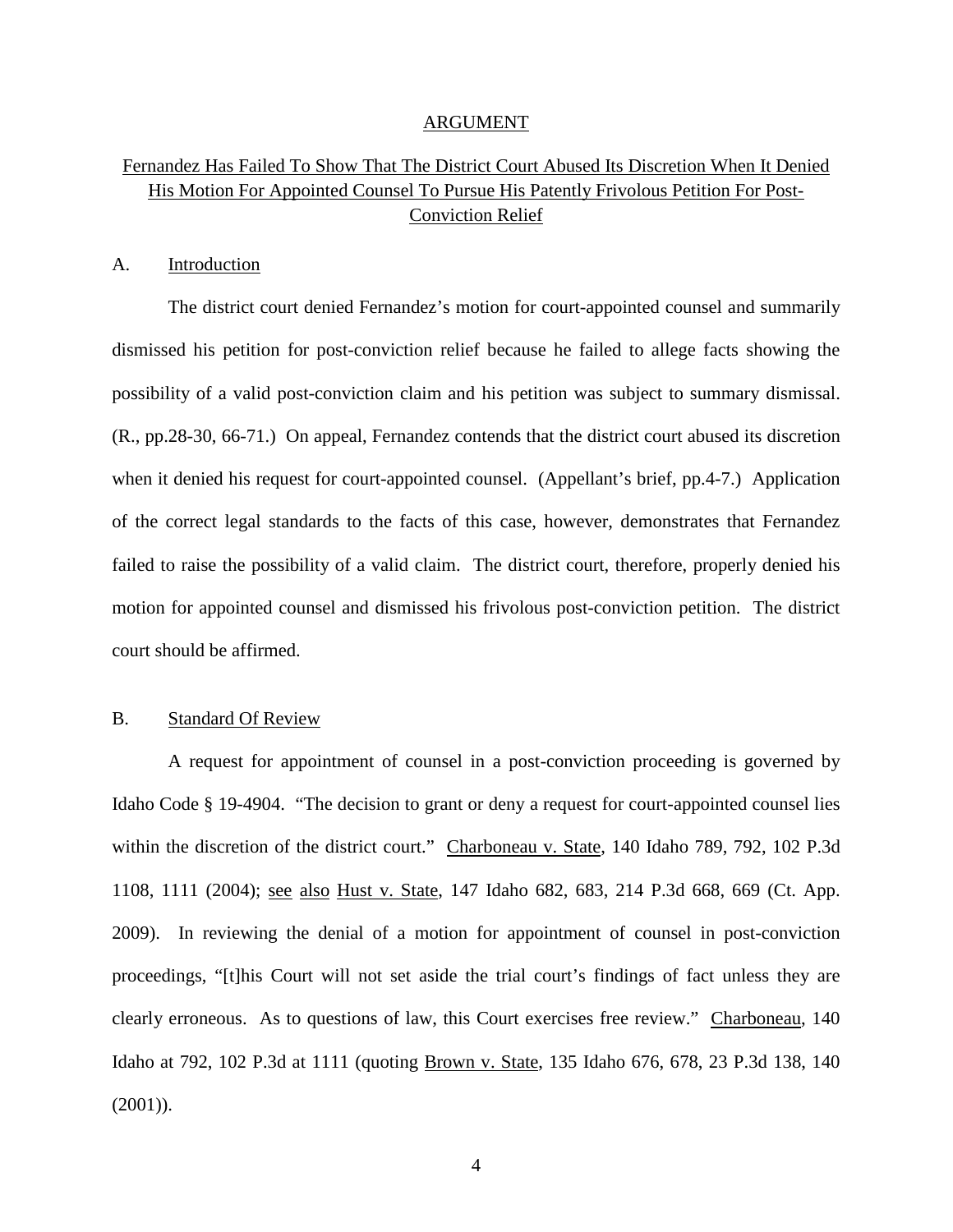## C. The District Court Properly Denied Fernandez's Request For Counsel And Dismissed His Petition Because He Failed To Raise The Possibility Of A Valid Claim

There is no constitutional right to counsel in post-conviction proceedings. Pennsylvania v. Finley, 481 U.S. 551, 555 (1987). While a district court may, pursuant to Idaho Code § 19- 4904, appoint counsel for an indigent post-conviction petitioner in certain circumstances, the court is only required to appoint counsel when a petitioner "alleges facts showing the possibility of a valid claim that would require further investigation on the defendant's behalf." Swader v. State, 143 Idaho 651, 654, 152 P.3d 12, 15 (2007); Charboneau, 140 Idaho at 793, 102 P.3d at 1112. In determining whether the alleged facts justify the appointment of counsel, "every inference must run in the petitioner's favor where the petitioner is unrepresented at that time and cannot be expected to know how to properly allege the necessary facts." Charboneau, 140 Idaho at 793-94, 102 P.3d at 1112-13. However, where the claims in the petition are so patently frivolous that there is no possibility that they could be developed into a viable claim, with or without counsel's assistance, the court may deny the request for counsel and proceed with the usual procedure for dismissing the meritless post-conviction petition. Workman v. State, 144 Idaho 518, 529, 164 P.3d 798, 809 (2007); Hust, 147 Idaho at 684, 214 P.3d at 670.

The claims in Fernandez's petition are patently frivolous, and there is no possibility that they could be developed into a viable claim, because they fail as a matter of law. Fernandez claimed that, were counsel appointed, he could do research that might find sufficient factual support to provide the necessary foundation to allow expert testimony regarding adverse health consequences (such as ketoacidosis) caused by his diabetes. (R., pp.44, 62-64.) His contention, apparently, was that such conditions could cause his breath test readings to be an inaccurate measure of his true blood alcohol content. (See R., pp.9-10, 13, 16-17, 28.) Even assuming that Fernandez was correct, this evidence would be entirely irrelevant.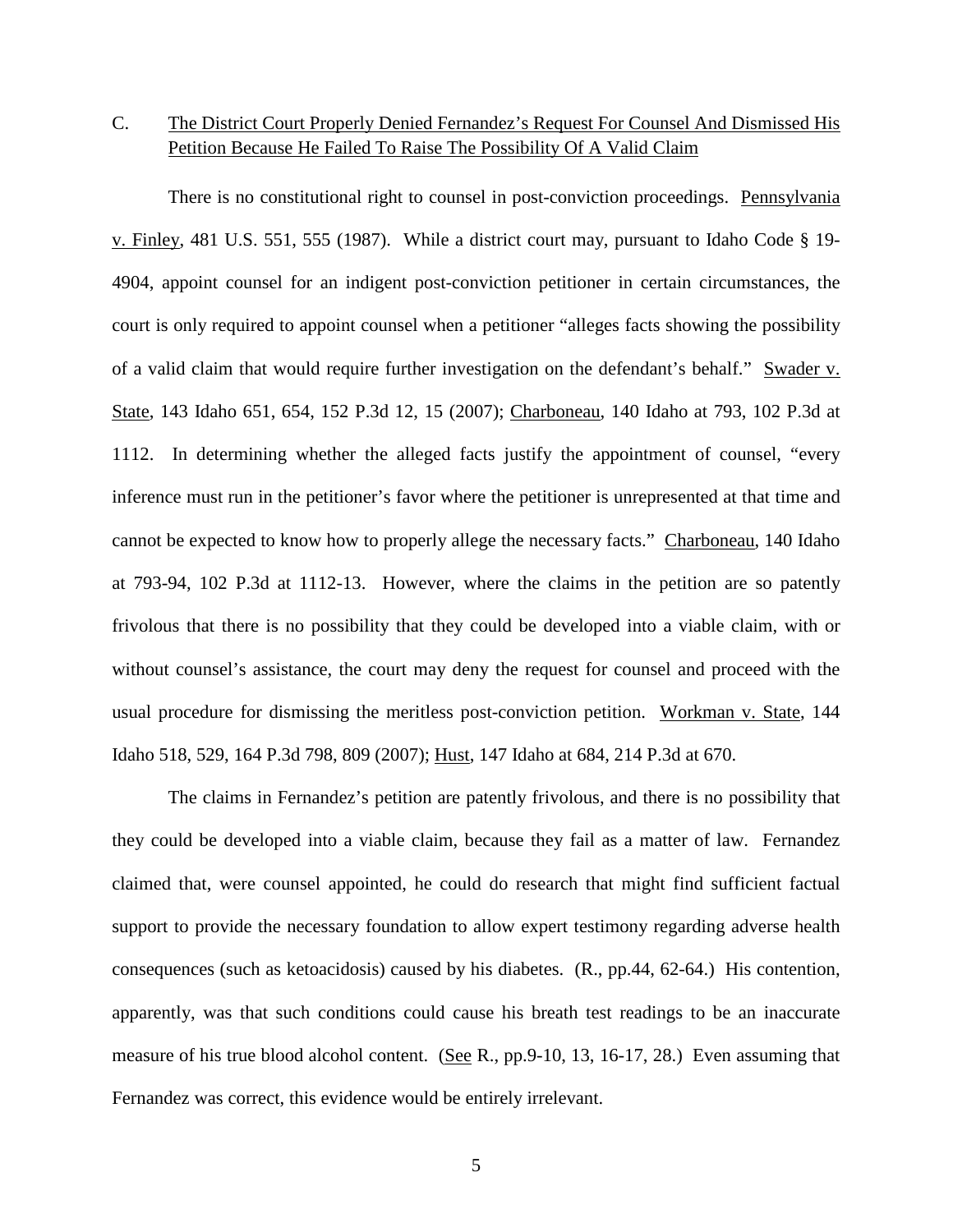Fernandez was convicted of driving under the influence based on measurements of the elevated blood alcohol concentration in samples of his breath. (See R., p.8; see also State v. Fernandez, Docket No. 42370, 2015 Unpublished Op. No. 724, pp.1-2 (Idaho App., November 19, 2015.) Idaho Code § 18-8004 makes operating a vehicle with a blood alcohol level of 0.08, as measured by a test of the blood, breath, or urine, a *per se* criminal offense. Idaho appellate courts have repeatedly explained that the actual level of alcohol concentration in a subject's blood is irrelevant under this *per se* theory. State v. Jones, 160 Idaho 449, 451, 375 P.3d 279, 282 (2016) (citing Elias-Cruz v. Idaho Dept. of Transportation, 153 Idaho 200, 204-05, 280 P.3d 703, 707-08 (2012)); <u>see also State v. Hardesty</u>, 136 Idaho 707, 709, 39 P.3d 647, 649 (Ct. App. 2002). Under Idaho Code § 18-8004(4), "the standard is no longer the concentration of alcohol in the driver's blood." Jones, 160 Idaho at 451, 375 P.3d at 282 (quoting Elias-Cruz, 153 Idaho at 205, 280 P.3d at 708). Rather, "a violation can be shown simply by the results of a test for alcohol concentration that complies with the statutory requirements." Id. (quoting Elias-Cruz, 153 Idaho at 204, 280 P.3d at 707).

Because there is no legal basis for pursuing expert witness testimony regarding what is, by definition, legally irrelevant evidence, Fernandez's petition for post-conviction relief fails to raise even the possibility of a valid claim. The district court correctly denied his request for court-appointed counsel.

Moreover, as the district court found, Fernandez's claim of ineffective assistance of counsel was frivolous, not only because he had failed to present sufficient facts to support his claims at the post-conviction stage, but because no factual basis existed to provide foundation for additional expert testimony. (R., pp.33-35; 69-70.) There was no evidence that Fernandez was experiencing ketoacidosis or even that his blood sugar was elevated at the time the breath test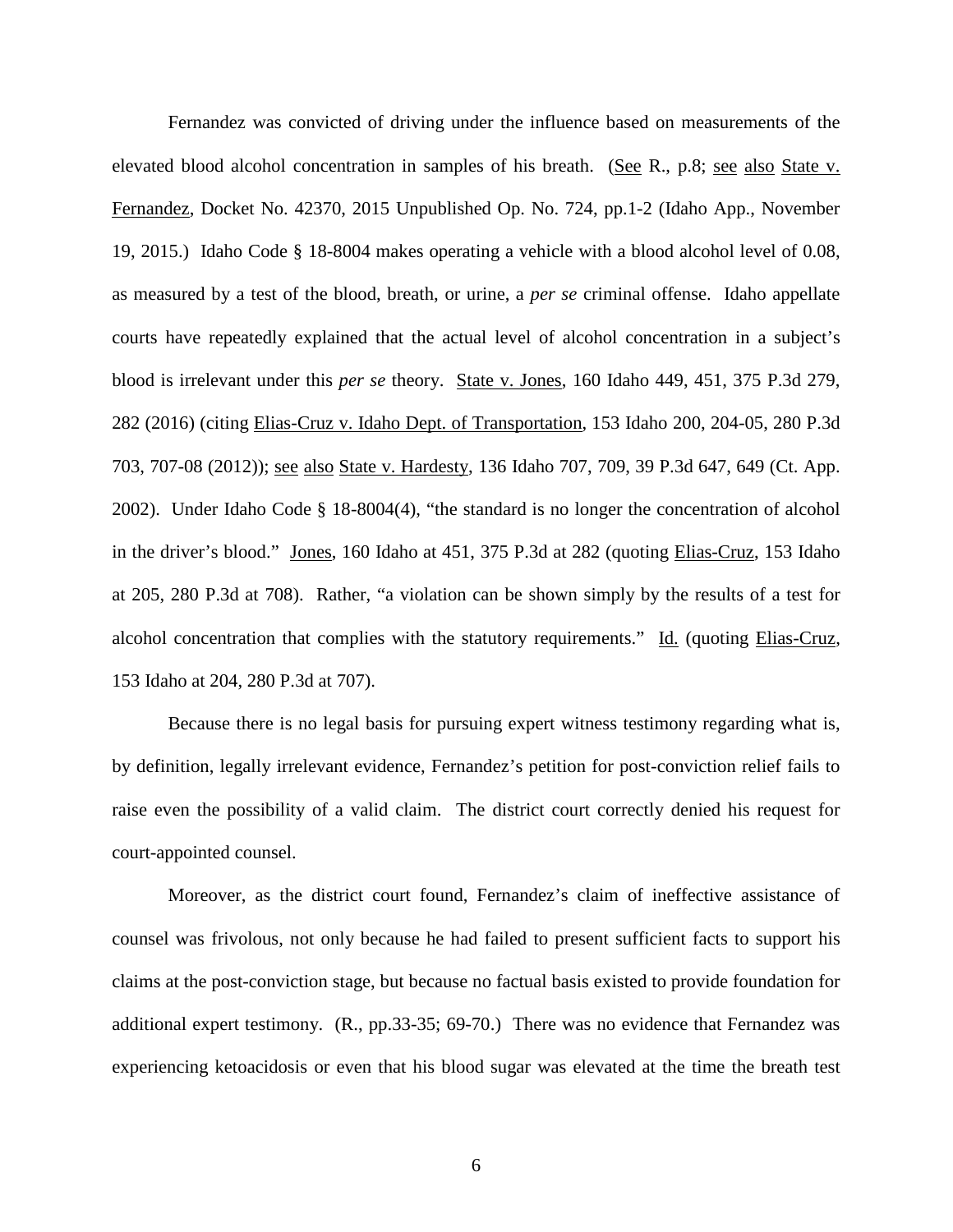was administered; in fact, the evidence presented below showed that his blood sugar level was normal. (R., p.34.) Fernandez failed to produce evidence, either below or on post-conviction, that he had previously been diagnosed with GERD. (Id.) He failed to produce evidence, either below or on post-conviction, that he had unabsorbed alcohol in his stomach or that he belched during (both of) the breath test administrations. (Id.) In fact, Fernandez asserted that "evidence of the medical condition in which the Petitioner was in at the time" did not exist, because it was neither "preserve<sup>[d]</sup> or collect<sup>[ed]</sup>." (R., p.64.) Because there was no factual basis to allow expert witness testimony in support of Fernandez's allegations, his claim that his attorney was ineffective for failing to call additional expert witnesses was patently frivolous, and the district court correctly determined that it could detect no possibility of a valid claim. (R., p.32.)

On appeal, Fernandez argues that the district court abused its discretion by applying an outdated legal standard. (Appellant's brief, pp.5-7.) He contends that the district court determined that his petition was frivolous based on analysis under Idaho Code § 19-852, that a reasonable person with adequate means would not be willing to bring the action at his own expense, and that this statute no longer controls. (Id.) Review of the district court's decision, however, shows no abuse of discretion.

First, the state agrees that subsequent case law has determined that Idaho Code § 19-852 no longer directly controls the decision to appoint counsel. See Swader, 143 Idaho at 653, 152 P.3d at 14. But it does not appear that the district court specifically relied on that statute when it reached its decision. Rather, its only citation to the statute is incidental, as part of a block quote of Charboneau. (See R., pp.29-30). Moreover, the legal standard of the reasonable person with adequate means still survives: In Swader, this Court held that "the trial court should appoint counsel if the petition alleges facts showing the possibility of a valid claim *such that a*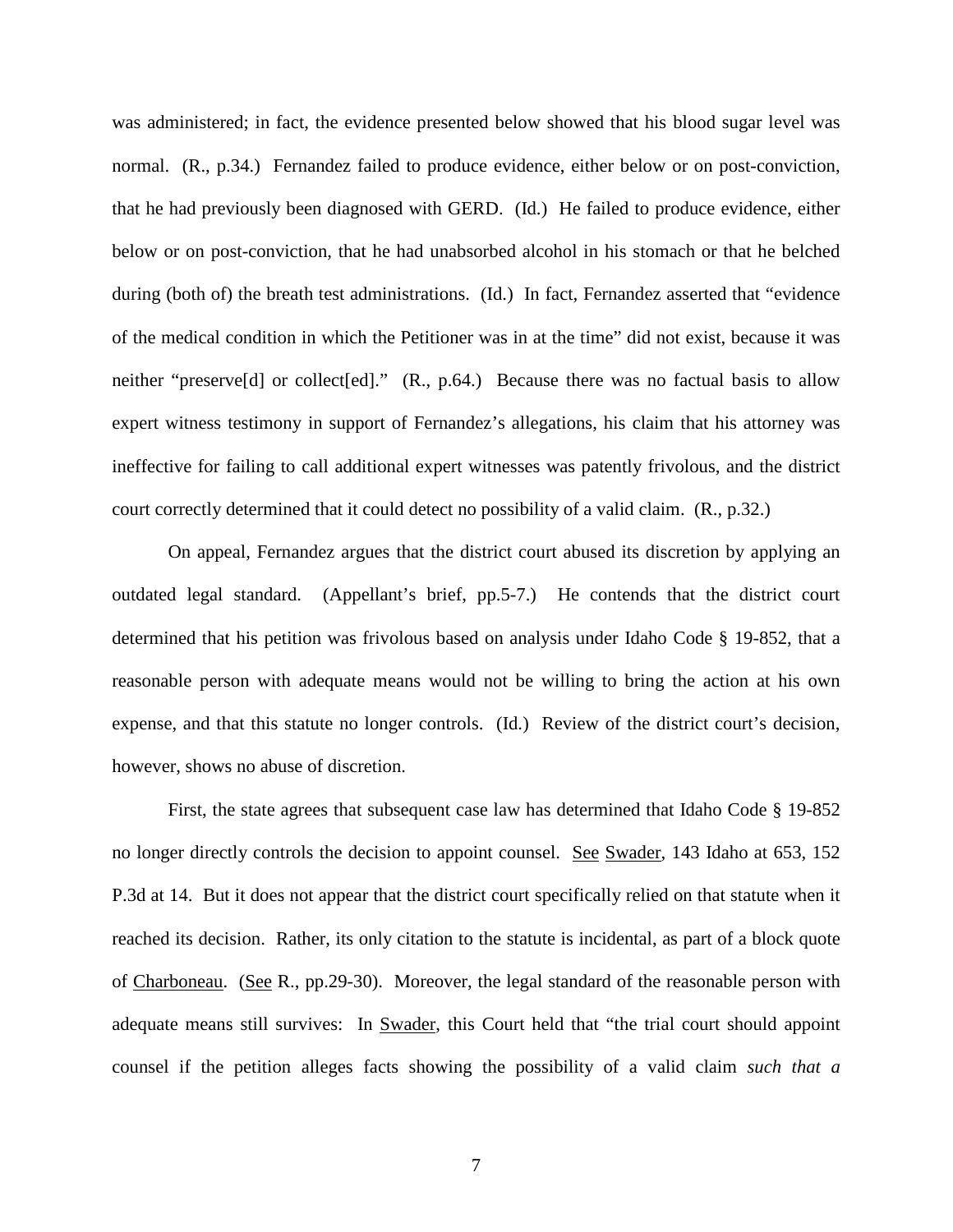*reasonable person with adequate means* would be willing to retain counsel to conduct a further investigation into the claim." Swader, 143 Idaho at 655, 152 P.3d at 16 (emphasis added). If the reasonable person with adequate means would not be willing to retain counsel, the petition is patently frivolous—in that it fails to show even the possibility of a valid claim—and the district court may properly deny counsel.

Second, even had the district court applied an incorrect legal standard when it denied Fernandez's motion for court-appointed counsel, such error would still not require reversal in this case. Where the district court applies an incorrect legal standard when denying a motion for court-appointed counsel, this Court will simply review the petition and determine, under the correct legal standard, whether or not the appointment of counsel is appropriate. See Swader, 143 Idaho at 653, 152 P.3d at 14 (the question when a district court fails to apply the correct legal standard governing requests for appointment of counsel is whether, applying the correct legal standard, the motion for appointment of counsel would have been granted); accord Melton v. State, 148 Idaho 339, 343, 223 P.3d 281, 285 (2009); Judd v. State, 148 Idaho 22, 25, 218 P.3d 1, 4 (Ct. App. 2009). Applying the correct legal standards, as demonstrated above, Fernandez's petition was patently frivolous because it failed to raise the possibility of a valid claim. Therefore, even had the district court applied an erroneous legal standard, Fernandez has still failed to show that it was ultimately error for the district court to deny his motion for appointed counsel, and the district court's order should still be affirmed.

Because Fernandez failed to allege facts showing the possibility of a valid postconviction claim, the district court correctly exercised its discretion by denying Fernandez's motion for court-appointed counsel. The district court's order denying counsel should therefore be affirmed.

8